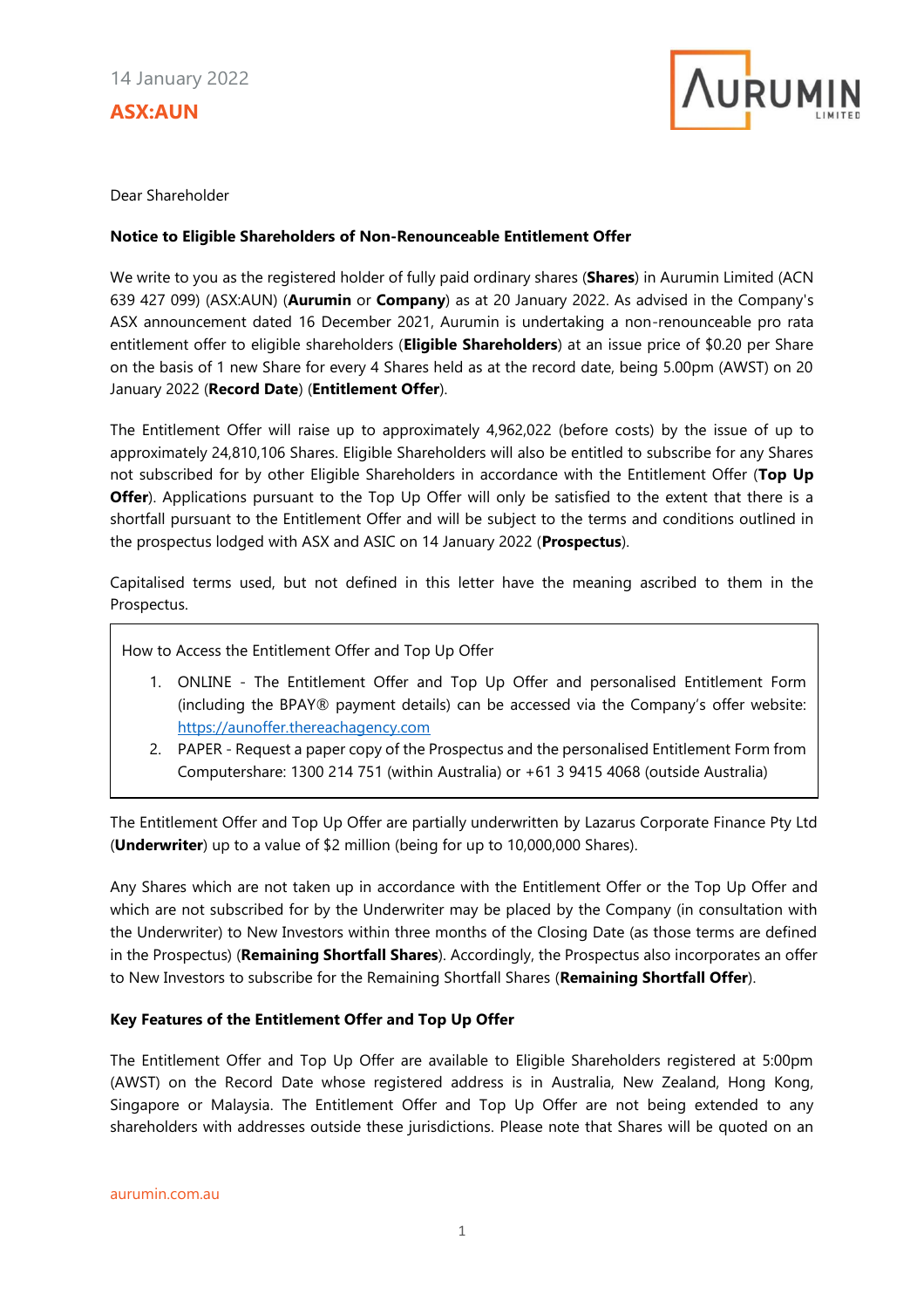### 14 January 2022

# **ASX:AUN**



'ex' basis from 19 January 2022 and, therefore, any Shares bought on market on or after this date will not be entitled to participate in the Entitlement Offer and Top Up Offer.

The Entitlement Offer is non-renounceable, meaning that Eligible Shareholders will not be able to transfer their entitlements pursuant to the Entitlement Offer and, if they do not take up their entitlements pursuant to the Entitlement Offer, will be diluted.

All of the Shares issued pursuant to the Entitlement Offer and Top Up Offer will rank equally with the existing Shares on issue in the Company from the date of allotment. Further details regarding the rights and liabilities attaching to Shares is contained in the Prospectus.

#### **Purpose of the Offers**

Proceeds from the Entitlement Offer, the Top Up Offer and the Remaining Shortfall Offer are intended to be used towards satisfying the Completion Payment pursuant to the Sandstone SPA (pursuant to which the Company intends to acquire the Sandstone Gold Project from ASX-listed Middle Island Resources Limited (ASX:MDI), funding exploration on the Company's projects and for general working capital. Further details in respect of the Company's intended use of funds is set out in the Prospectus.

To the extent that the Company does not raise the maximum of \$12.5 million (before costs) pursuant to the Aurumin Capital Raising, the Company will adjust the use of funds (other than the Completion Payment) to reflect the amount actually raised. The Company also reserves the right to alter the use of funds if the conditions precedent pursuant to the Sandstone SPA are not satisfied or waived (as applicable) or completion of the Sandstone SPA does not otherwise occur, including the right to reallocate the funds attributable to the Acquisition and exploration on the Sandstone Gold Project to the Company's existing projects, general working capital or a potential alternative transaction.

The Entitlement Offer and Top Up Offer are open to all Eligible Shareholders registered at 5:00pm (AWST) on the Record Date whose registered address is in Australia, New Zealand, Hong Kong, Singapore or Malaysia. The Entitlement Offer and Top Up Offer are not being extended to any shareholders with addresses outside these jurisdictions.

#### **Prospectus**

Details of the Entitlement Offer and Top Up Offer are contained in the Prospectus. The Prospectus can be accessed from the ASX and Company websites, www.asx.com.au and [https://aunoffer.thereachagency.com](https://aunoffer.thereachagency.com/) respectively.

It is important that you read the Prospectus carefully before deciding whether to participate in the Entitlement Offer and Top Up Offer, and seek advice from your financial adviser if you have any queries. This notice is to inform you of the Entitlement Offer and Top Up Offer. You are not required to do anything in respect to this letter.

aurumin.com.au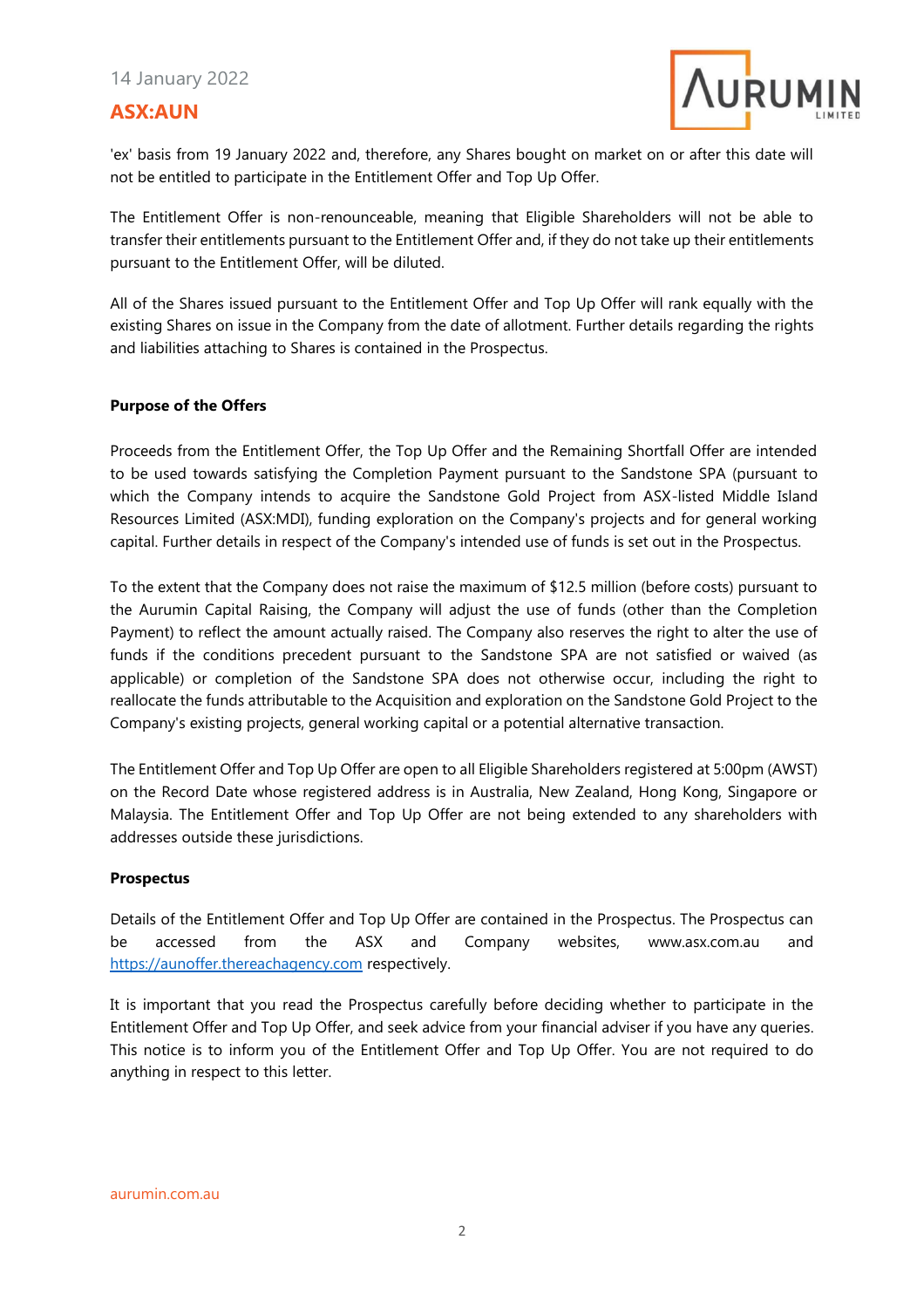# **ASX:AUN**



### **Indicative Offer Timetable**

| Event                                                                                                                                                                                                                                                  | Date                              |
|--------------------------------------------------------------------------------------------------------------------------------------------------------------------------------------------------------------------------------------------------------|-----------------------------------|
| Lodgement of Appendix 3B with ASX                                                                                                                                                                                                                      | 14 January 2022 (after<br>market) |
| Lodgement of Prospectus with the ASIC and ASX                                                                                                                                                                                                          | 14 January 2022 (after<br>market) |
| Ex-date                                                                                                                                                                                                                                                | 19 January 2022                   |
| Record Date for determining Entitlements                                                                                                                                                                                                               | 20 January 2022                   |
| Despatch of Prospectus, Entitlement Form and Application Form                                                                                                                                                                                          | 25 January 2022                   |
| Opening date for Entitlement Offer and Top Up Offer                                                                                                                                                                                                    | 25 January 2022                   |
| Last day to extend the Closing Date of the Entitlement Offer and Top Up<br>Offer                                                                                                                                                                       | 3 February 2022                   |
| Closing Date of Entitlement Offer and Top Up Offer as at 5.00pm (AWST)*                                                                                                                                                                                | 8 February 2022                   |
| Shareholder Approval (refer Notice of Meeting)                                                                                                                                                                                                         | 8 February 2022                   |
| Computershare to provide interim result of Entitlement Offer and Top Up<br>Offer                                                                                                                                                                       | 9 February 2022                   |
| ASX and Underwriter notified of under subscriptions pursuant to the<br>Entitlement Offer and Top Up Offer                                                                                                                                              | 11 February 2022                  |
| Underwriter subscribes for up to 10,000,000 Shortfall Shares (comprising<br>the shortfall of Shares remaining after the Closing Date of the Entitlement<br>Offer and Top Up Offer) under the Underwriting Agreement                                    | 14 February 2022                  |
| Issue Date and lodgement of Appendix 2A with ASX applying for quotation<br>of Shares subscribed for under the Entitlement Offer, the Top Up Offer<br>and Shortfall Shares subscribed for by the Underwriter under the<br><b>Underwriting Agreement</b> | 15 February 2022                  |
| Quotation of Securities issued under the Entitlement Offer, the Top Up<br>Offer and to the Underwriter under the Underwriting Agreement*                                                                                                               | 16 February 2022                  |
| <b>Issue of Underwriter Options</b>                                                                                                                                                                                                                    | 25 February 2022                  |
| <b>Issue of Remaining Shortfall Shares</b>                                                                                                                                                                                                             | By no later than 8 May<br>2022    |

\* All dates (other than the date of the Prospectus and the date of lodgement of the Prospectus with ASIC and ASX) are indicative only. The Directors may extend the Closing Date in respect of the Entitlement Offer and Top Up Offer by giving at least 3 Business Days' notice to ASX prior to the Closing Date. As such